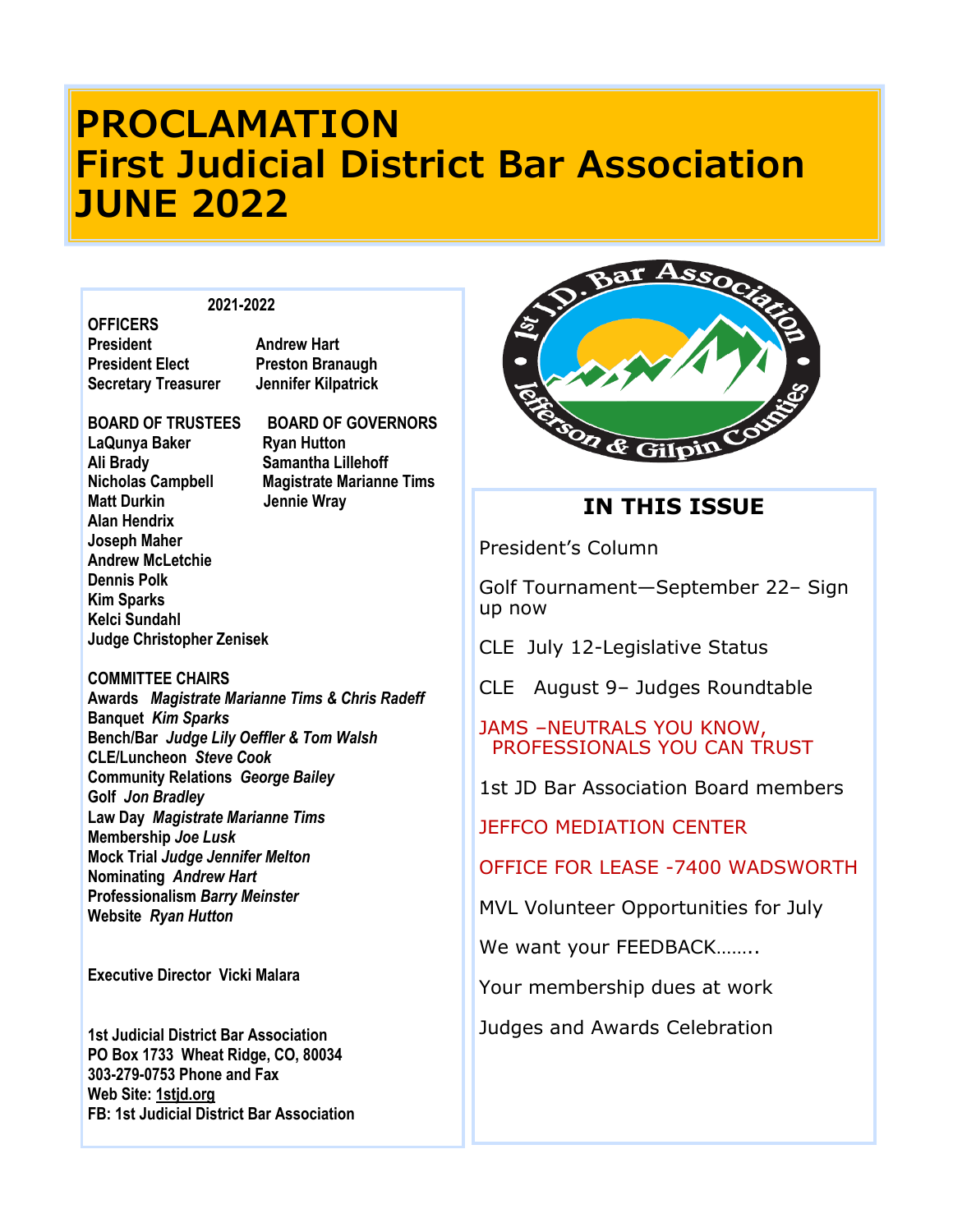

### PRESIDENT'S COLUMN

Andrew Hart

Ch-Ch-Changes

Way back in September, for my second article, I wrote about the unstoppable forward march inherit to our profession and, for that matter, life. There is little you, I, or anyone can do to slow that march and the changes inherit to it. In that vein, the transitions continue. This is my last column. Next month, we welcome some new faces to the board and to the leadership positions.

Alan Hendricks, a general practitioner in Golden will take over as Secretary Treasurer. For those who have attended meetings, you know that Alan will excel in this role. Few on the board took as much interest and scrutinized the monthly financials as intently as Alan. That is not a knock on the other board members, it is simply a comment on how attentive Alan was to the budget.

Jenn Kilpatrick is the new President-Elect. She is a criminal defense attorney turned DA – well, at least kind of. Jenn heads the Conviction Integrity Unit in the Jeffco District Attorney's office. The President-Elect position is largely the calm before the storm. That being said, I am excited for Jenn's ideas, energy, and enthusiasm. She has been, and will continue to be, a tremendous asset to the First JD.

Preston Branaugh is also a bit of a generalist focusing on estate planning, probate, personal injury, and corporate law. He moves from President-Elect to President. The First JD is in fantastic hands with Preston. His preparation over the past few years was always impeccable. He has worked tirelessly to better the First JD. I am excited for Preston's term as President.

The Board is also blessed with many fresh faces, including: Adam Hepp, Catherine Tieman, Rebecca Taylor, Judge David Taylor, Judge Russell Klein, and Judge Lindsay VanGilder. I am excited for the addition of these folks, and am positive they will do a great job. Departing are: Dennis Polk, Ryan Hutton, Magistrate Marianne Tims, Jennie Wray, and (newly appointed) Judge LaQunya Baker. I thank all of them for their service to the First JD. They will all be missed.

Me, I am moving to the Board of Governors. I look forward to representing the First JD in this new capacity. Thank you for entrusting me with leadership of the bar over the last year. I hope to see you around.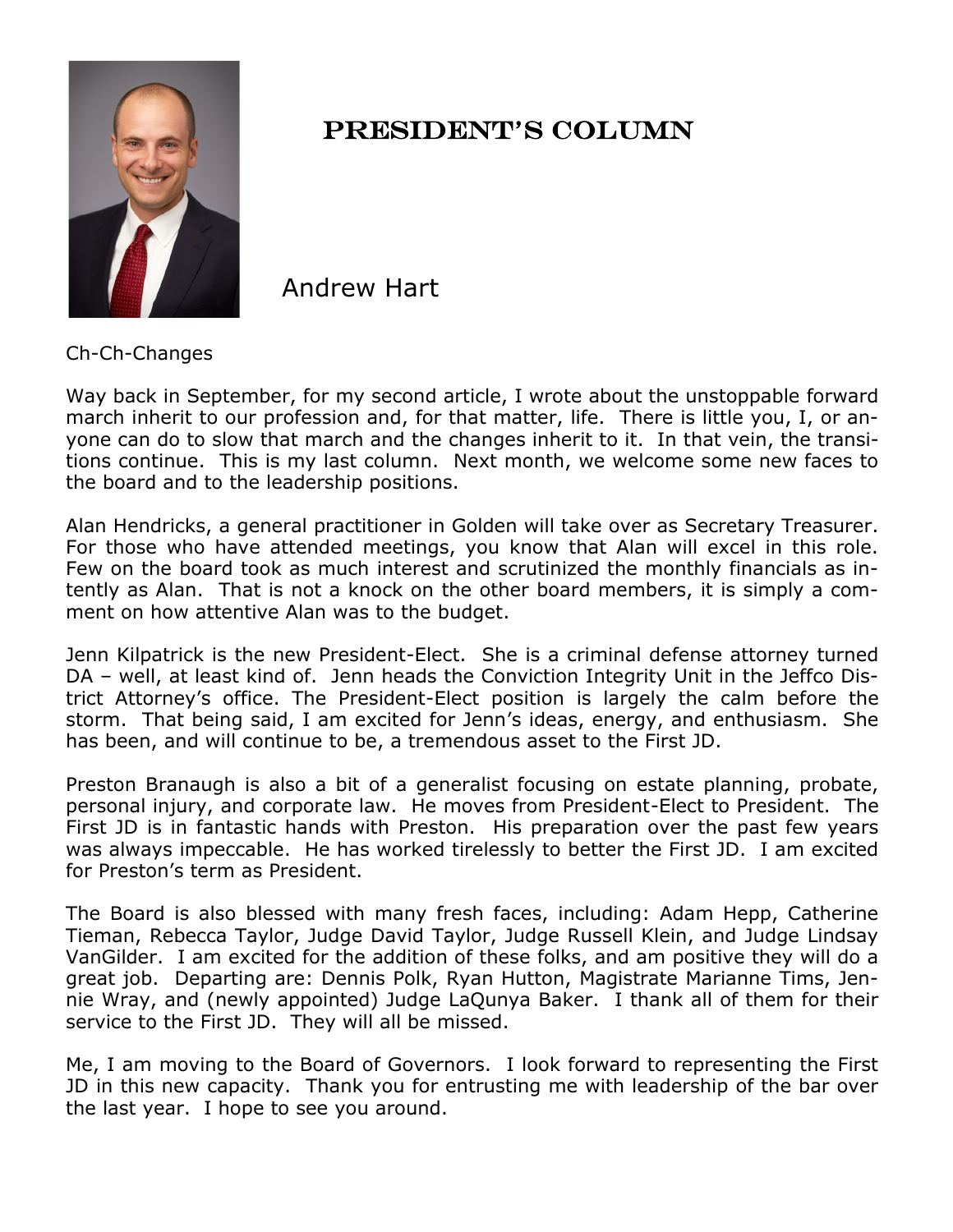### **2022 1st JD Bar Association Golf Tournament For the Benefit of CASA**

### **Thursday, September 22, 2022 Hiwan Golf Club 30671 Clubhouse Lane, Evergreen, CO 80439 11:00 Check-In/Lunch and 12:00 Golf Cost: \$150 per golfer Free lunch and beer**

This year we will again be hosting a *Happy Hour* open to golfer and non-golfers alike. Come enjoy the fresh air, hang out with the resident elk and enjoy appetizers and drinks - **5:30-7:30** 

> Registered golfers- Happy Hour is included in your entry fee Non golfers—cost for hors d'oeuvres & cash bar \$25 per person

### **GOLF SPONSORSHIP – \$300**

In lieu of hole sponsors we will be providing the golfers a packet of information upon arrival which will include a cover sheet listing all sponsors. We believe this allows for more attention to who our sponsors are than a sign at the hole. If you sponsor at this level, your sponsorship will also be included in the Proclamation after the tournament.

### **FULL TOURNAMENT SPONSORSHIP—\$1000**

2 Free Golfers and one month full page ad in the Proclamation

**FLIGHT**: The score that you have on a hole dictates which tee box you hit off on the next hole. All teams start on the middle tees and then your score determines which tee box you hit from on the next hole, i.e. every par you stay at the same tee box on the next hole. Birdie, you move back. Bogey, you move forward. The only 3 tees we would use would be front back and middle.

**Questions**-contact Chris Radeff at 303-985-8787 or [radeff@rhfamlaw.com](mailto:radeff@rhfamlaw.com) Should the entire tournament be canceled due to weather or health requirements, all sponsors will have the option of obtaining a full refund or donating all or a part of their sponsorship to CASA.

### **REGISTER FOR GOLF HAPPY HOUR OR SPONSORSHIPS AT:**

[https://1stjd.org/events/#!event/2022/9/22/2022](https://1stjd.org/events/#!event/2022/9/22/2022-1st-jd-bar-association-golf-tournament-happy-hour-and-sponsorship-for-the-benefit-of-casa)-1st-jd-bar-association-golf-tournament-happy-hour -and-[sponsorship](https://1stjd.org/events/#!event/2022/9/22/2022-1st-jd-bar-association-golf-tournament-happy-hour-and-sponsorship-for-the-benefit-of-casa)-for-the-benefit-of-casa

> **If you are registering a team, send the team members names to** [admin@1stjd.org](mailto:admin@1stjd.org)

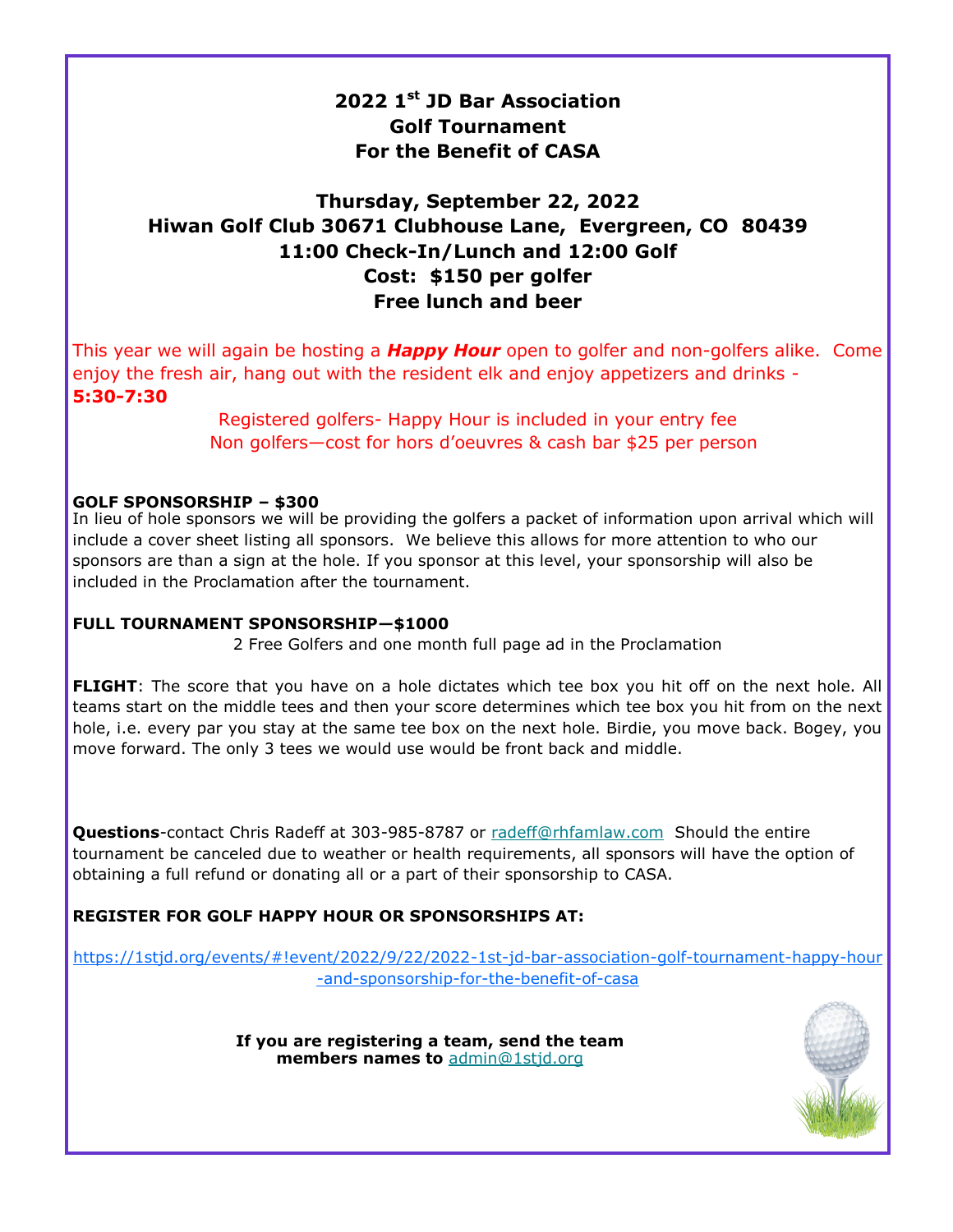

**1st JD Bar Association Virtual CLE**  Tuesday, July 12, 2022 12:00 pm – 1:00 pm Cost \$10

**Status of the Colorado Legislative 2022 Session**

Presented by **Tyler Mounsey, CBA Director of Legislative Relations** 

Register at [https://1stjd.org/events/#!](https://1stjd.org/events/#!event/2022/7/12/status-of-the-colorado-legislative-2022-session-with-tyler-mounsey-cba-director-of-legislative-relations) [event/2022/7/12/status](https://1stjd.org/events/#!event/2022/7/12/status-of-the-colorado-legislative-2022-session-with-tyler-mounsey-cba-director-of-legislative-relations)-of-thecolorado-[legislative](https://1stjd.org/events/#!event/2022/7/12/status-of-the-colorado-legislative-2022-session-with-tyler-mounsey-cba-director-of-legislative-relations)-2022-sessionwith-tyler-[mounsey](https://1stjd.org/events/#!event/2022/7/12/status-of-the-colorado-legislative-2022-session-with-tyler-mounsey-cba-director-of-legislative-relations)-cba-director-of[legislative](https://1stjd.org/events/#!event/2022/7/12/status-of-the-colorado-legislative-2022-session-with-tyler-mounsey-cba-director-of-legislative-relations)-relations

Sign on information will be provided after registration

CLE Credit Requested

Questions: <mailto:admin@1stjd.org>

**1st JD Bar Association In-Person CLE Tuesday, August 9, 2022 12:00 pm – 1:00 pm**

**Judges Roundtable CLE Luncheon is back.**

**Save the date and time. More details to follow.**

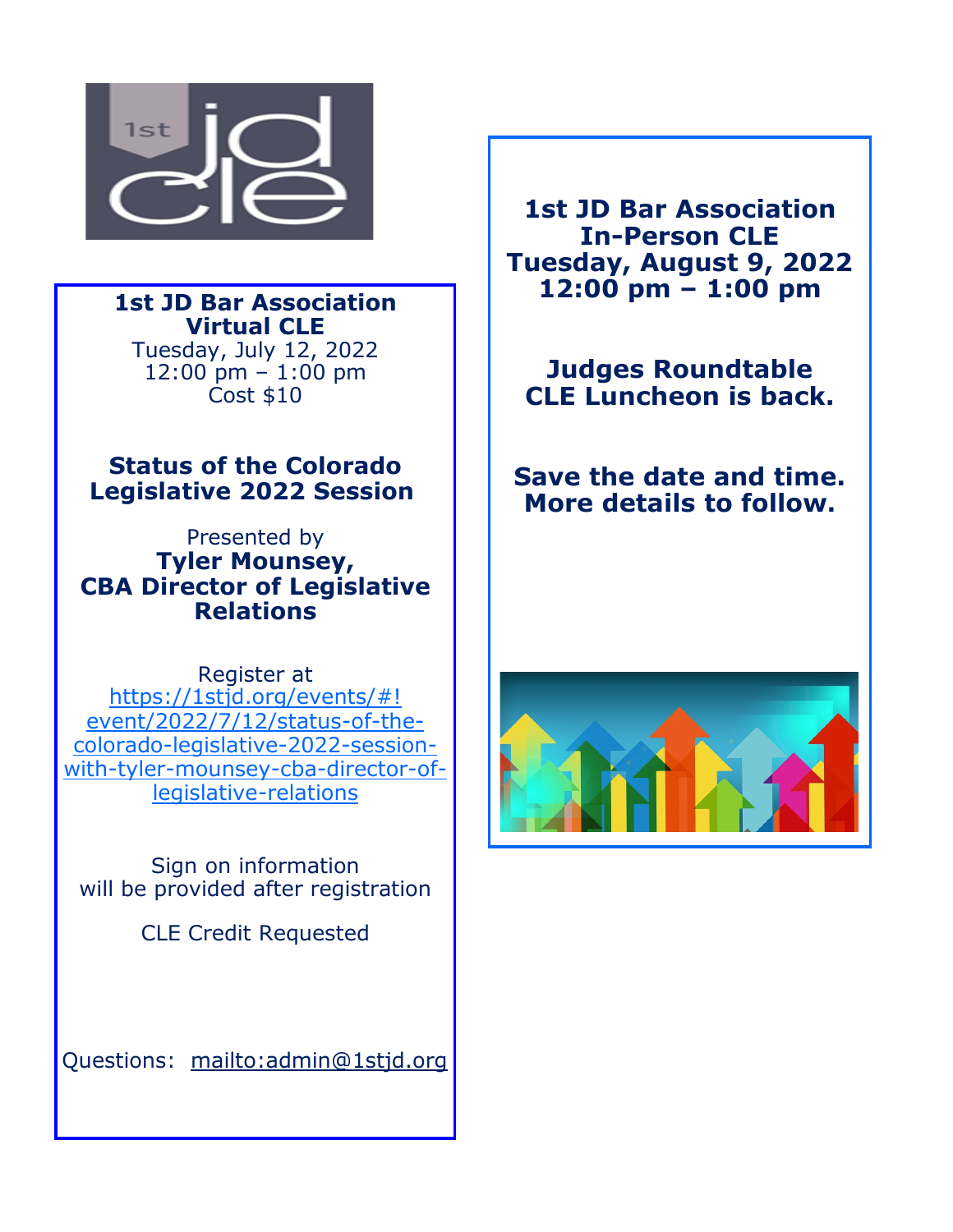# NEUTRALS YOU KNOW, **PROFESSIONALS YOU CAN TRUST.**

Samuel Gordon, Esq. Elaine Wholner, Esq. Hon. Jim S. Miller Hon. John P. Leopold Hon. William F. Downes Collie E. Norman, Esq. Richard P. Myers, Esq.

Hon. Norman D. Haglund Kenneth Bennington, Esq. Hon. Christopher C. Cross Hon. C. Scott Crabtree Frederick B. Skillern, Esq. Lawrence M. Vogel, Esq. Florine L. Clark, Esq. Ann Gushurst, Esq.

Julie T. Waggener, Esq. Gary B. Blum, Esq. Kathy L. Seidel, Esq. Steven C. Choquette, Esq. Hon. Kurt A. Horton Hon. Robert McGahey, Jr. Hon. John W. Madden

410 17TH STREET, #2440 · DENVER, CO 80202 WEB: jamsdenver.com • PHONE: 303.534.1254

**Dispute Resolution Systems** 

### **1 ST JUDICIAL DISTRICT BAR ASSOCIATION 2022-2023 BOARD OF DIRECTORS July 1, 2022 - June 30, 2023**

### **OFFICERS**

President Preston Branaugh President Elect Jennifer Kilpatrick Secretary Treasurer Alan Hendrix

### **BOARD OF TRUSTEES**

Ali Brady Nicholas Campbell Matthew Durkin Adam J. Hepp Judge Russell Klein Joseph Maher Andrew McLetchie Kelci Sudahl Judge David Taylor Rebecca Taylor Catherine Tieman Judge Lindsay VanGilder

### **BOARD OF GOVERNORS**

Andrew Hart Samantha Lillehoff Kim Sparks Judge Christopher Zenisek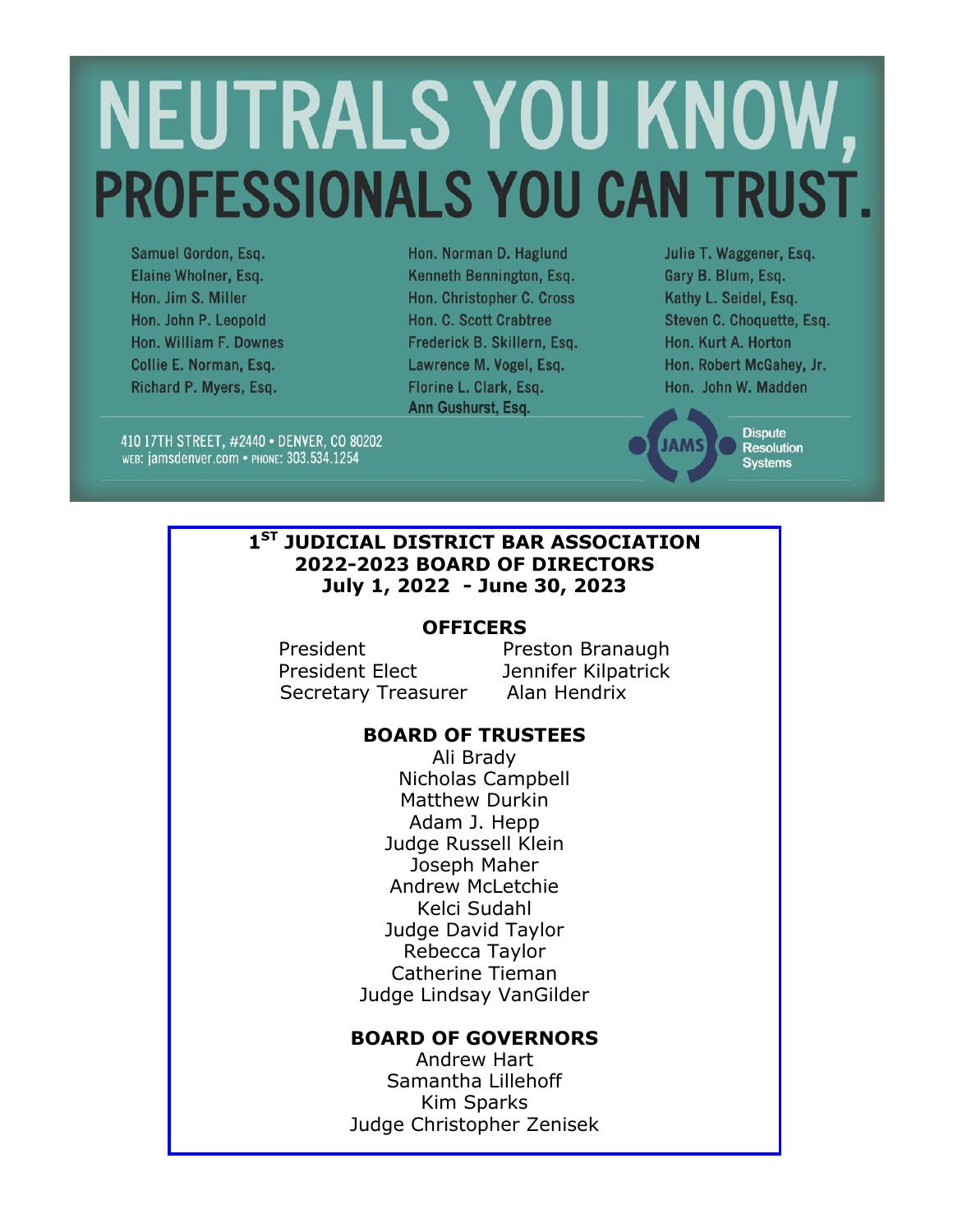

## JEFFCO MEDIATION CENTER.



Experienced mediators for all your mediation needs!

### **OFFICE FOR LEASE**

Office for lease at 7400 Wadsworth Blvd., #101 with conference room pantry. Best for one lawyer but room for two + secretary + file room. A solo lawyer is retiring and his entire office contents are available. You may lease a fully furnished law office with high quality desk, credenza, file cabinets and bookcases. Or, you may wish to purchase those items without leasing the office space. **Call or email Bob Frie, 303 420 1234, bob-[frie@friearndt.com](mailto:bob-frie@friearndt.com)**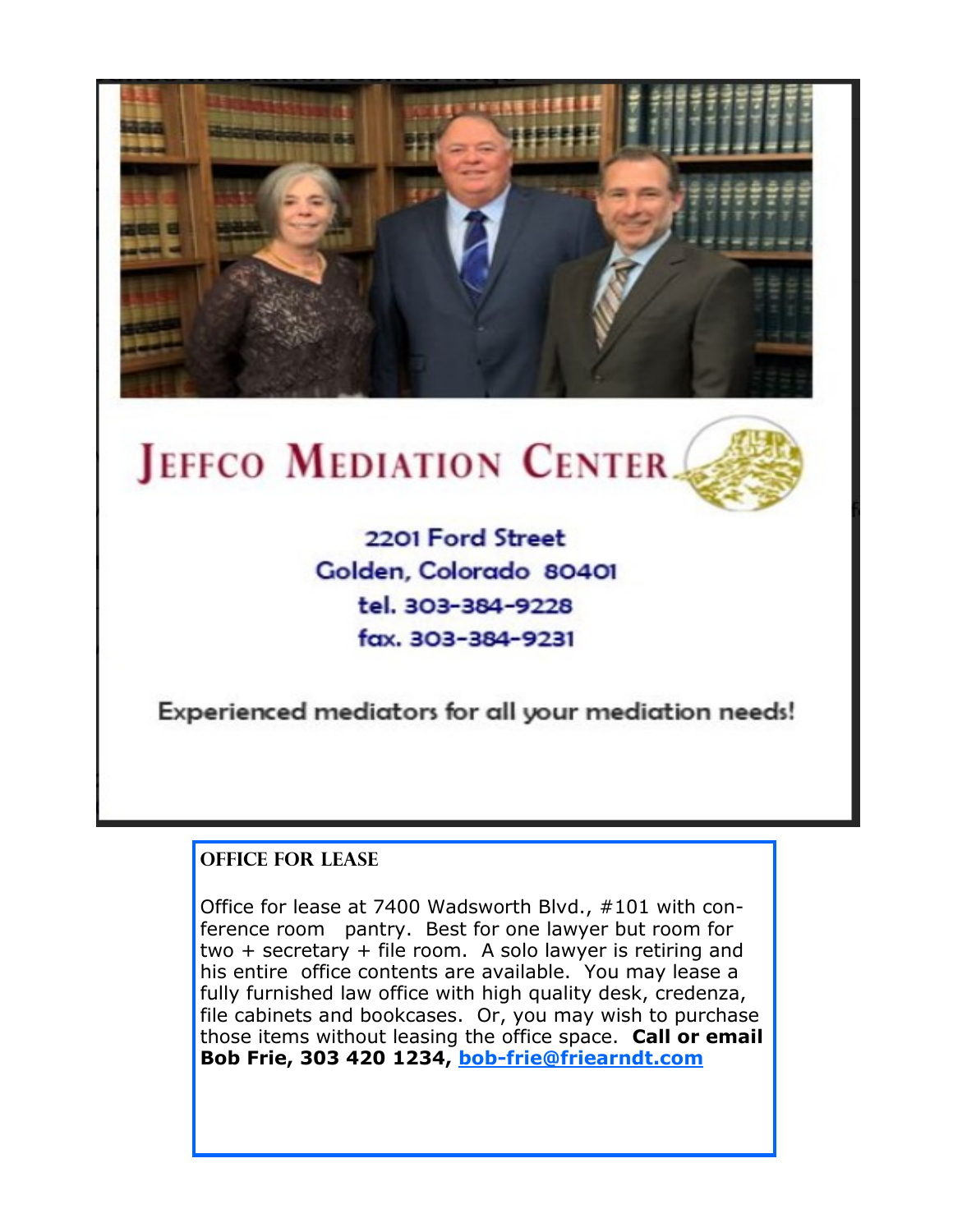### **MVL VOLUNTEER OPPORTUNITIES FOR JULY 2022**

Do you have a few hours of time to assist an individual or family in need of legal assistance? Volunteer with Metro Volunteer Lawyers (MVL) to help bridge the gap in access to justice to those who could not otherwise afford legal services for their civil legal issues.

### **Family Law Court Program**

Assist pro se parties with uncomplicated divorce or parental responsibilities cases. No experience necessary. Contact **[Liz Jones](mailto:ejones@denbar.org)** to volunteer.

**Friday, July 8** 8:30 AM–Noon (Permanent Orders) Jefferson Combined Court

**Friday, July 8** 1:00–4:00 PM (Client Meetings) Jefferson Combined Court

**Tuesday, July 12** 1:00–4:00 PM (Client Meetings) Denver City & County Building

**Friday, July 15** 9:00 AM–Noon (Client Meetings) Douglas County Courthouse

**Thursday, July 21** 8:30 AM–Noon (Permanent Orders) Adams County Justice Center

**Thursday, July 21** 1:30–4:30 PM (Client Meetings) Adams County Justice Center

**Friday, July 22** 8:30 AM–Noon (Permanent Orders) Arapahoe County Justice Center

**Friday, July 22** 1:00–4:00 PM (Client Meetings) Arapahoe County Justice Center

**Tuesday, July 26** 8:30 AM–Noon (Permanent Orders) Denver City & County Building

### **See more MVL opportunities on page 8**

### **Family Law Unbundled**

Family law practitioners needed to provide unbundled legal services to pro se parties with divorce or parental responsibilities cases by focusing on early resolution and problem-solving. Contact **[Anthony Pereira](mailto:apereira@cobar.org)** to volunteer.

**Tuesday, July 12** 9:00 AM–1:00 PM

Denver City & County Building

**Thursday, July 14** 9:00 AM–1:00 PM Adams County Justice Center

**Friday, July 15** 9:00 AM–1:00 PM Douglas County Courthouse

**Wednesday, July 20** 9:00 AM–1:00 PM Virtual

**Monday, July 25** 9:00 AM–1:00 PM Virtual

**Thursday, July 28** 9:00 AM–1:00 PM Arapahoe County Justice Center

### Post-Decree Consultation Program

Family law practitioners needed to provide unbundled legal services to pro se parties needing assistance with modifying or enforcing parenting time, decision making authority, child support, and/or maintenance matters. Contact **[Jody Davis](mailto:jody.davis@denbar.org)** to volunteer.

**Friday, July 8** 9:00 AM–Noon Jefferson Combined Court Staffed by volunteers from Radeff & Hart, P.C.

**Tuesday, July 12** 9:00 AM–1:00 PM Denver City & County Building

**Friday, July 15** 8:30 AM–Noon Douglas County Courthouse